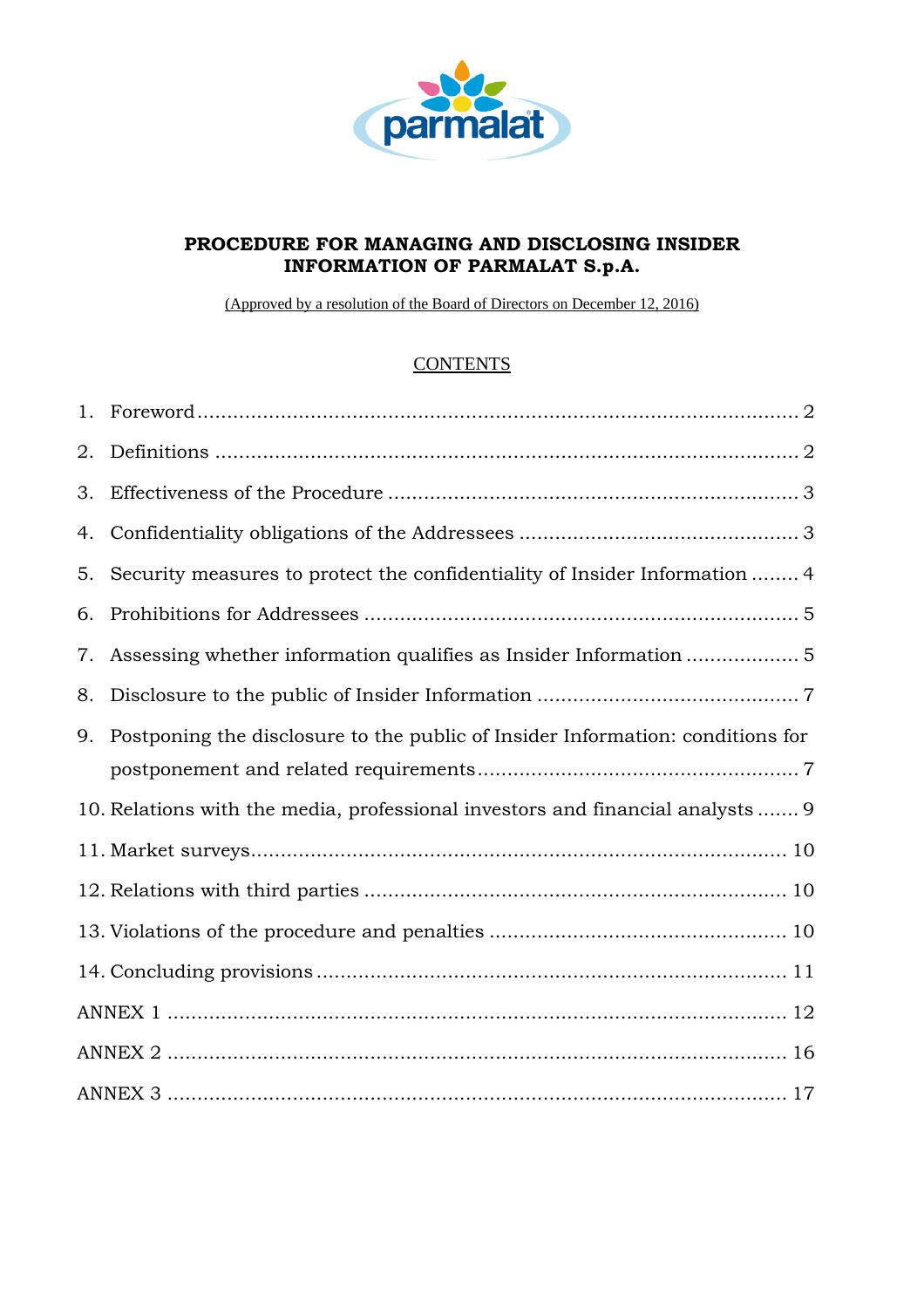# **1. Foreword**

Information, understood as news concerning an event, data, a circumstance or an initiative particularly significant for a company's activity, constitutes a strategic component of the company's assets, which is of fundamental significance for the company's success.

The specific provisions of the statutes governing the protection and dissemination of qualified categories of information (such as personal and sensitive data) notwithstanding, the use of information must comply with the general principles of efficiency in the use and protection of company resources, as reflected in the "need to know" rule.

Anyone who performs tasks in the interest of Parmalat S.p.A. ("**Parmalat**" or the "**Company**") and its subsidiaries (the "**Subsidiaries**") shall be bound by the confidentiality obligation regarding information obtained or processed as part of or in connection with the performance of his/her occupation, profession, function and, in general, his/her activity.

# **2. Definitions**

- **Addressees** shall be understood to mean the Directors, Statutory Auditors, executives and all other employees of the Company and its Subsidiaries, as well as any external parties with whom there is a collaborative relationship, be that under an employment contract or otherwise, who, in the performance of specific tasks, have access to information concerning Parmalat and is Subsidiaries.
- **Significant Events** shall be understood to mean activities or events concerning the Company and/or its Subsidiaries that could be reasonably expected to give rise to Insider Information, a non-exhaustive list of which is provided by way of example in the Table of Significant Events annexed to this Procedure as Annex 1.
- **Register Manager:** the party identified in accordance with the Register Procedure.
- Insider Information shall be understood to mean information of a specific nature that has not been made public concerning, directly or indirectly, the Company or one or more financial instruments issued by the Company that, if made public, could have a material impact on the prices of the abovementioned financial instruments or on the prices on related financial derivatives.

And information is of a specific nature if:

- it refers to a set of circumstances that already exists or which can be reasonably expected to materialize or to an event that occurred of which can be reasonably expected to occur, and if
- it is sufficiently specific to allow the deduction of conclusions as to the potential effect of the abovementioned set of circumstances on the abovementioned event on the prices of financial instruments or related financial derivatives.

Information that, if disclosed to the public, would probably have a material effect on the prices of financial instruments or related financial derivatives should be understood to mean information that a reasonable investor would probably use as one of the factors upon which his/her investment decisions will be based (price-sensitive information).

In the case of an extended process aimed at producing, or which determines, a specific circumstance or a specific event, said future circumstance or future event, as well as the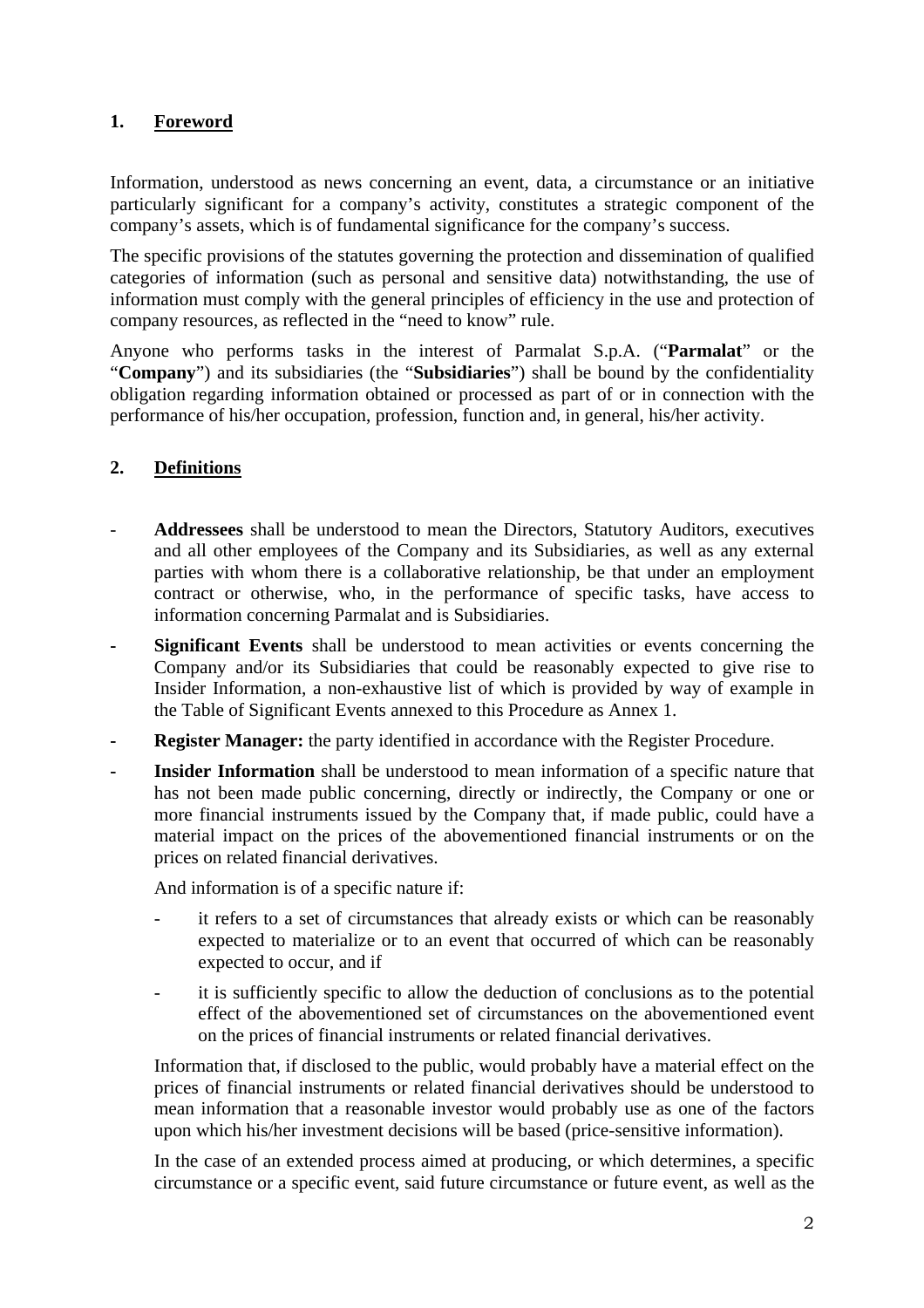intermediate stages of said process that are related to the production or determination of the future circumstance or the event, can be deemed to be information on the specific nature.

An intermediate stage of an extended process shall be deemed to be Insider Information if, by itself, it meets all of the criteria listed above for qualifying information as Insider **Information** 

All information concerning the Subsidiaries that constitutes Insider Information for the Company is also relevant for the purposes of this Procedure.

- **Confidential Information** shall be understood to mean any information concerning Parmalat or is Subsidiaries that, while failing to qualify as Insider Information, is not in the public domain and, because of its subject matter and other characteristics, must be treated as confidential.
- **Procedure** shall be understood to mean this Procedure.
- **Register Procedure** shall be understood to mean the procedure adopted by Parmalat pursuant to Regulation (EU) No. 596/2014 and its implementation regulations, which governs the recording of parties with access to Insider Information in a special register established and managed by the Company, which is annexed to this Procedure as Annex 2.
- **Insider Register** shall be understood to mean the register of parties with access to Insider Information established and managed by the Company pursuant to the Register Procedure.

#### **3. Effectiveness of the Procedure**

- 3.1 This Procedure shall be effective mandatorily for all Addressees. Compliance with the rules set forth in the Procedure does not exempt the Addressees from the obligation to comply with internal rules, laws and regulations applicable at any given time. Consequently, knowledge of the content of this Procedure cannot be construed as replacing comprehensive knowledge of current laws applicable in this area, which are cited here by reference. Annex 3 contains a list of the more relevant regulations governing the management and disclosure of Insider Information.
- 3.2 This Procedure shall also serve as instructions for the Subsidiaries, which are required (i) to ensure compliance with this Procedure by Addressees who are member of their organizations or are acting on their behalf, and (ii) to promptly provide the Company with all information necessary to comply with the disclosure obligations set forth in the relevant laws and, more in general, implement the provisions of this Procedure.

#### **4. Confidentiality obligations of the Addressees**

4.1 Aside from the additional safeguards concerning the handling and disclosure of Insider Information set forth in this Procedure, the Addressees shall treat as confidential all information of which they may have become cognizant in the performance of their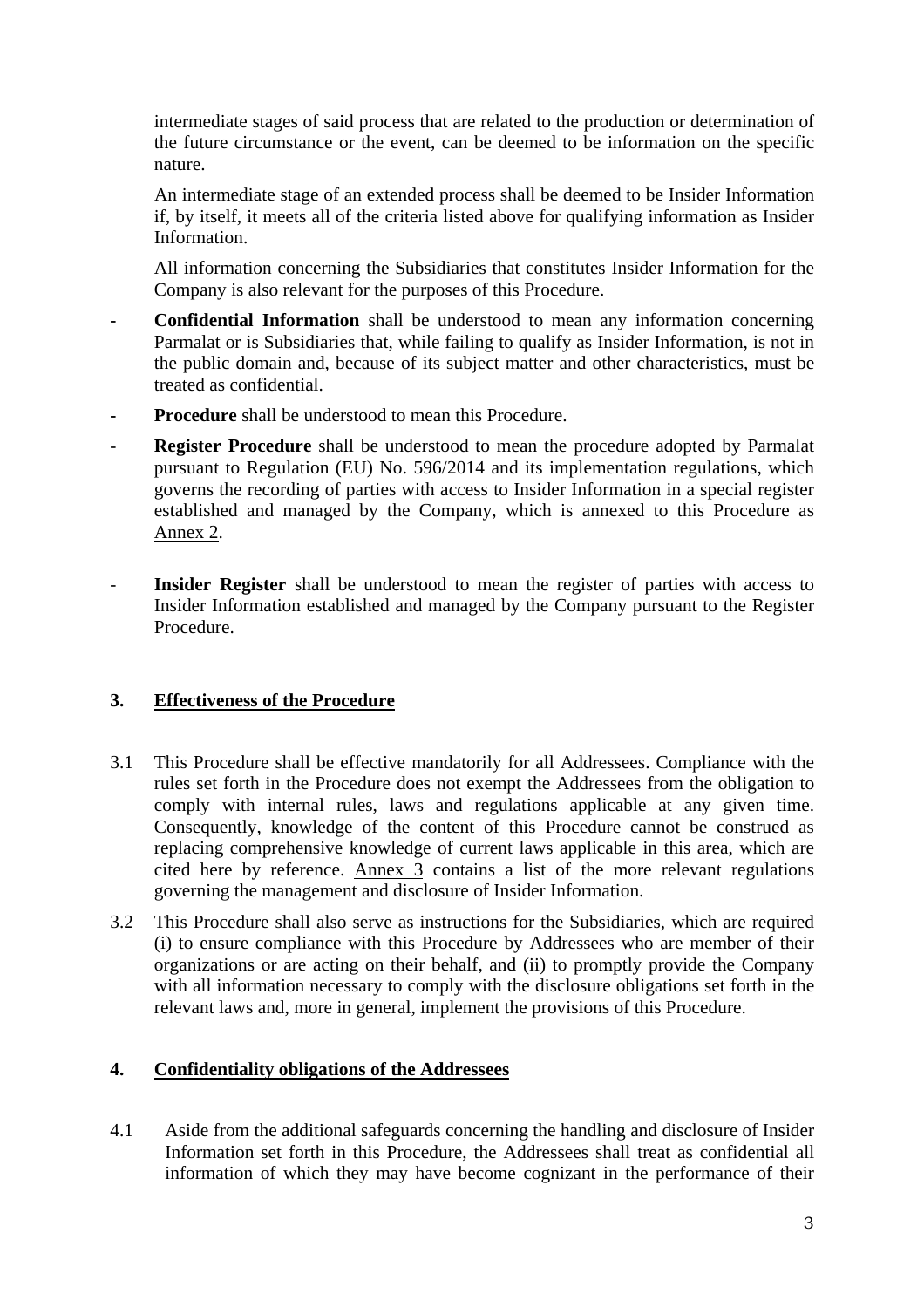work activities or the exercise of their functions or assignments and shall handle said information with all necessary care, so that an authorized parties may not get access to said information.

- 4.2 Specifically, the Directors and Statutory Auditors of the Company and its Subsidiaries are required to treat as confidential all information and documents obtained in connection with the performance of the duties, including information developed at meetings of the Board of Directors, one of its Committees or the Board of Statutory Auditors and the minutes of the corresponding meetings.
- 4.3 The Addressees shall manage the paper and electronic documents containing confidential information in a manner that identifies them as being confidential. Access to these documents must be controlled and protected in accordance with the methods deemed most appropriate in each circumstance and with the available IT or other tools. Each Addressee shall ensure that the document for which he/she is responsible is traceable.

#### **5. Security measures to protect the confidentiality of Insider Information**

5.1 Merely by way of example, the provision of Article 4 above notwithstanding, a nonexhaustive list of security measures that the Addressees are required to adopt when handling Insider Information to protect confidentiality and prevent disclosure is provided below. The Addressees:

- a) shall maintain the secrecy of Insider Information and use it exclusively to perform their functions, office or work or professional activity in accordance with the laws in effect;
- b) shall handle Insider Information using only authorized channels and adopting all necessary precautions to ensure that its circulation within the Company's context may occur without adversely affecting the insider nature of the abovementioned information;
- c) shall refrain from communicating Insider Information to other parties outside of the normal exercise of their work, profession or function and, in all cases, only to the extent that it is strictly necessary in accordance with the need to know principle;
- d) shall promptly inform the Chief Executive Officer, the Chief Financial Officer and at the General Counsel, with regard to information over which each may have jurisdiction, or any action, fact or omission that may constitute a violation of this Procedures;
- e) if Insider the Information must be communicated to third parties pursuant to law or in the exercise of their profession of function, they shall verify in advance that the recipients of the information are bound by confidentiality requirements pursuant to laws, regulations, the Bylaws and contractual stipulations;
- f) shall ensure that IT documents and/or the electronic files that provide access to Insider Information are used only by authorized parties.
- g) shall ensure that paper documents containing Insider Information are stored in locked closets or drawers and are used for the time strictly necessary;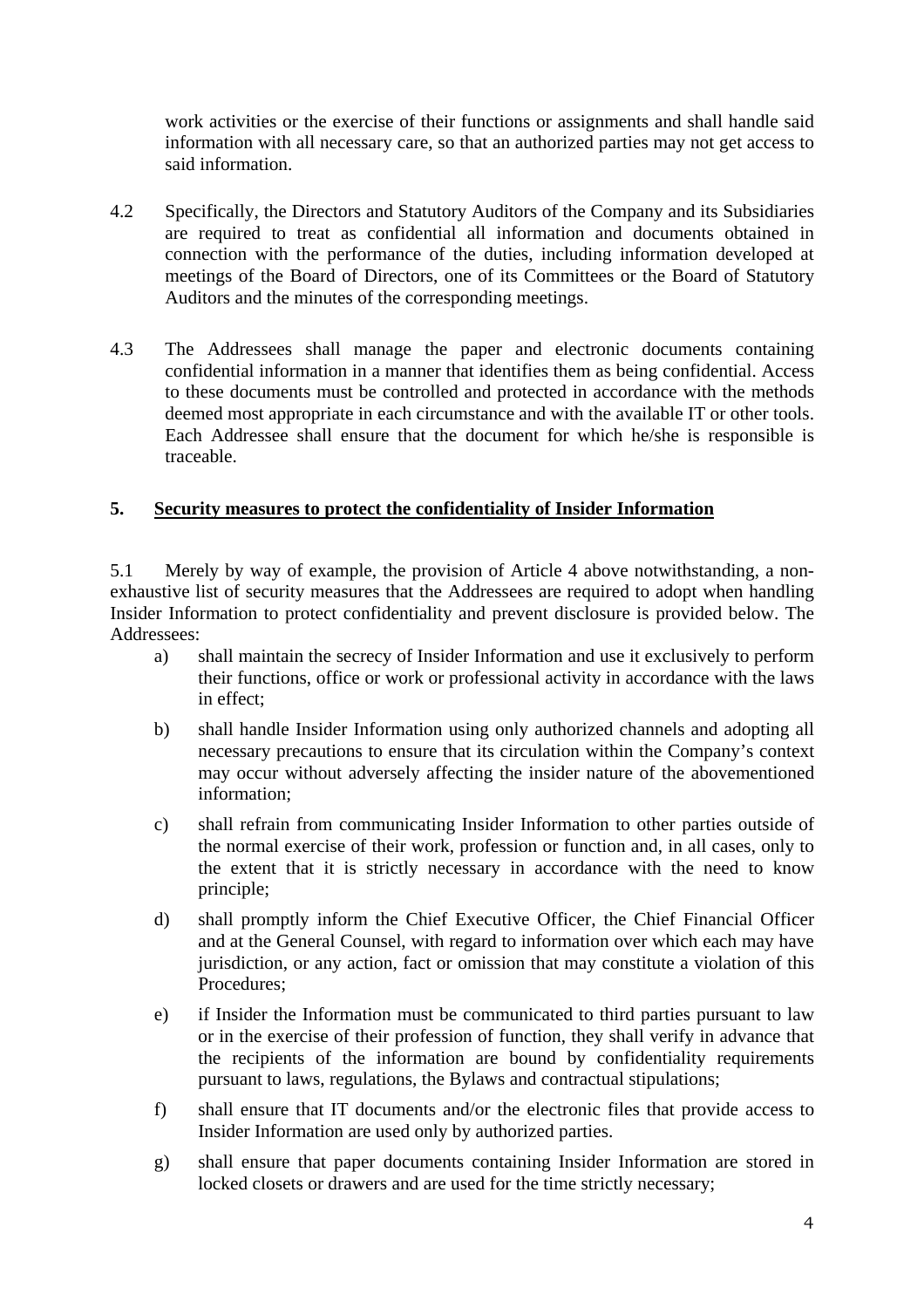- h) shall ensure that documents containing Insider Information are printed or photocopied only by authorized parties;
- i) shall ensure that documents and files containing Insider Information are destroyed only by authorized parties at the request of the parties that are using them and in a fashion suitable for preventing their recovery.

#### **6. Prohibitions for Addressees**

- 6.1 Addressees with access to Insider Information are forbidden from:
	- a) taking advantage of Insider Information or attempting to do so, i.e., executing or attempting to execute purchases, sales or any other transaction involving the Company's financial instruments, for any purpose, directly or indirectly, for their own account or on behalf of third parties, using Insider Information;
	- b) encouraging others to take advantage of Insider Information or induce others to take advantage of Insider Information;
	- c) unlawfully disclosing Insider Information.
- 6.2 Prohibited behaviors are explained in detail in Annex 4 to the Register Procedure annexed to this Procedure as Annex 2.

#### **7. Assessing whether information qualifies as Insider Information**

7.1 Assessing whether information qualifies as Insider Information is the responsibility of the Company's Chief Executive Officer, in concert with the Chief Financial Officer and the General Counsel, who may avail themselves of the support of one or more Company functions.

 The abovementioned assessment shall be carried out using as a reference criterion the behavior of a reasonable investor.

7.2 For the purposes of the foregoing clauses, the Chief Executive Officer, with the input of the Chief Financial Officer and the General Counsel, shall monitor the development of Significant Events performing the assessment referred to in Section 7.1 above, when they believe that said events could constitute Insider Information.

Addressees who believe they gained access, even casually, to information that could qualify as Insider Information should promptly inform the Chief Financial Officer and the General Counsel.

- 7.3 When performing the monitoring activity referred to in Section 7.2 above, the Chief Executive Officer, with the input of the Chief Financial Officer and the General Counsel, shall pay special attention also to the intermediate phases of Significant Events with the aim of identifying any Insider Information. Merely by way of example, the list provided not being exhaustive, the following types of information concerning an intermediate phase of an extended process related to a Significant Event could qualify as Insider Information:
	- the status of contract negotiations;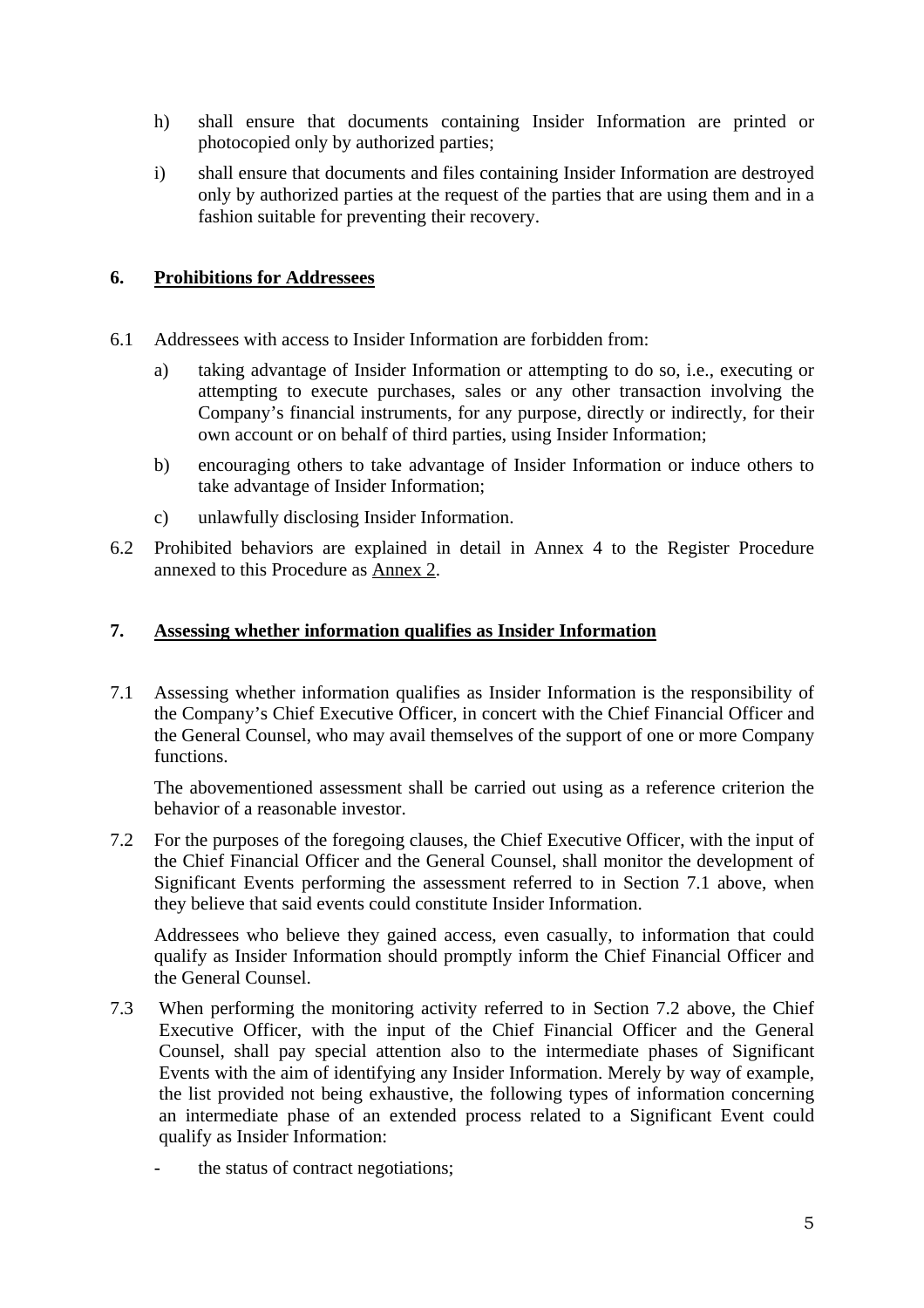- contract terms temporarily stipulated;
- the possibility of a placement of financial instruments and on which terms these instruments would be sold;
- the provisional terms for the placement of financial instruments;
- the possibility that a financial instrument may be included in a primary index or the deletion of a financial instrument from said index;
- the execution of preliminary agreements;
- accounting data and information that will be reported in the annual financial statements or the semiannual financial report.

On the other hand, as a rule, the decision to begin studying a transaction, preliminary discussions with a counterparty, the start of negotiations and the mere appointment of legal, tax or financial advisors should not constitute Insider Information.

- 7.4 In assessing whether a reasonable investor could believe that information about an event, data, circumstance, initiative, or intermediate phase thereof, could affect the price of Parmalat's financial instruments, only the events, data, circumstances, initiatives or intermediate phases thereof that are relevant with regard to the Company's organizational structure and/or its activities and/or the reference competitive scenario shall be taken into account. In the assessment process, the qualification of similar events, data, circumstances, initiatives or intermediate phases carried out by the Company in the past shall be taken into account.
- 7.5 Information concerning any of the events, data, circumstances or initiatives referred to in Section 7.4 above or an intermediate phase thereof, constitutes Insider Information if there is a concrete prospective that such event, data, circumstance, initiative or intermediate phase will be realized.
- 7.6 When information subject of an assessment process qualifies as Insider Information:
	- a) the Chief Executive Officer or a function designated by him shall promptly inform the Register Manager of the need to establish a special section of the Insider Registered regarding the Insider Information and communicate to the abovementioned Manager the Insider Information or the names of the Addressees that should be listed in the abovementioned section of the Insider Registered;
	- b) if the Company is a party to ongoing transactions involving treasury shares, the Chief Financial Officer shall determine whether this activity should be suspended pursuant to the laws and regulations in effect at any given time;
	- c) the Chief Executive Officer, with the input of the Chief Financial Officer and the General Counsel, shall decide whether to promptly disclose the information to the public, pursuant to Article 8 below, or postpone the publication of the Insider Information, activate the procedure described in Article 9 below;
- 7.7 If upon the conclusion of the assessment process it is determined that Insider Information could arise in connection with a resolution by the Board of Directors or, in any case, whenever the Chief Executive Officer deems it appropriate, the latter shall leave the decision to the Board of Directors regarding the qualification of the information as Insider Information, the reporting to the Register Manager and the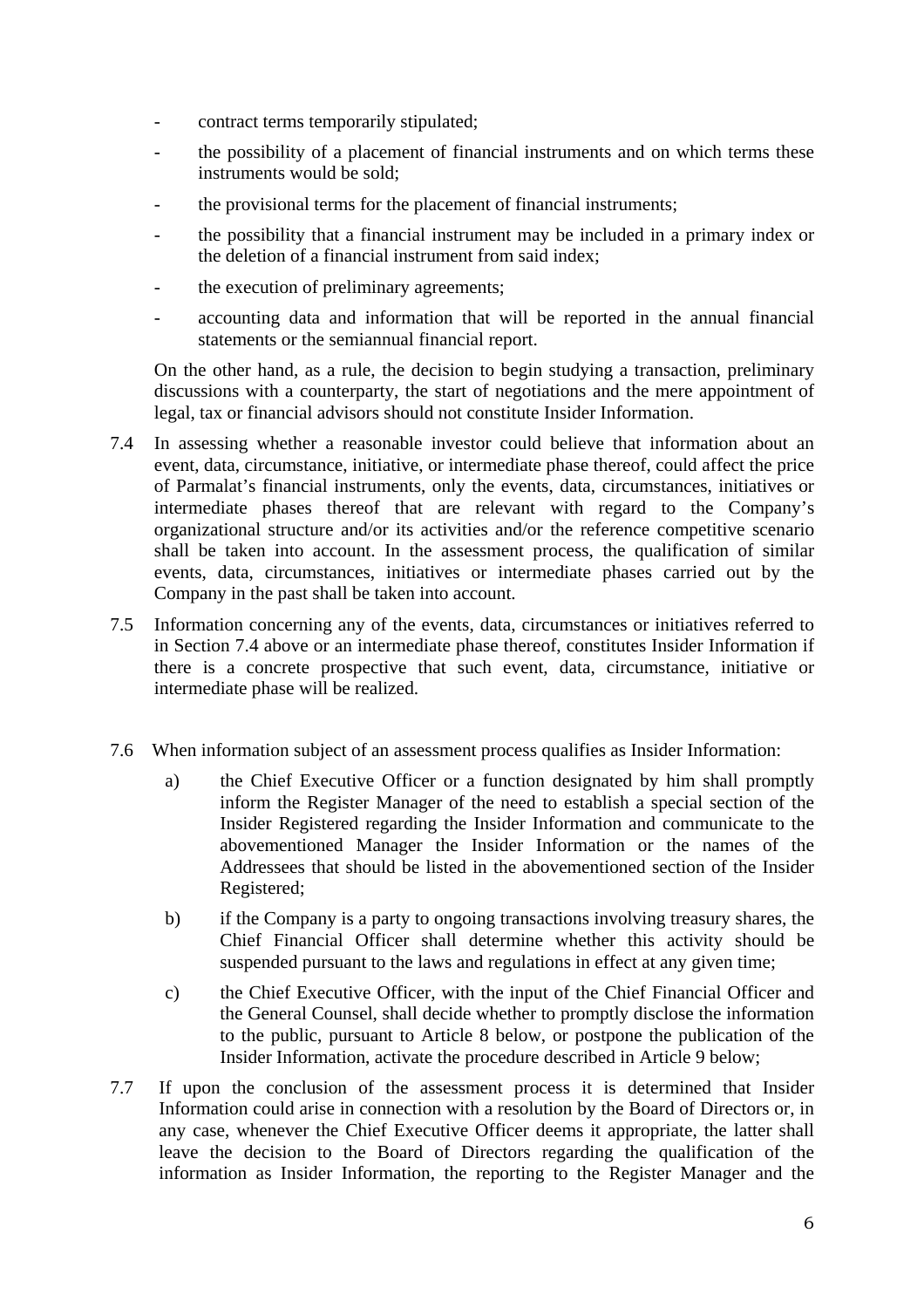decision to disclose to the public the Insider Information or postpone the disclosure, provided the conditions set forth in Article 9 below can be met.

# **8. Disclosure to the public of Insider Information**

- 8.1 The provisions of Article 9 below notwithstanding, the Company shall disclose to the public, as soon as possible, any Insider Information directly concerning the Company by means of a special press release prepared and approved in accordance with the Company Procedure governing the preparation and publication of press releases.
- 8.2 The Company shall preserve on its website, for a period of at least five years, all of the Insider Information that it is required to disclose to the public.

## **9. Postponing the disclosure to the public of Insider Information: conditions for postponement and related requirements**

#### *Conditions for postponement*

- 9.1 In derogation from the provisions of Article 8 above, the Company may postpone, under its responsibility, the disclosure of Insider Information to the public, provided the following conditions (the "conditions for Postponement") can be met:
	- a) an immediate communication would probably harm the Company's legitimate interests;
	- b) postponing the disclosure would probably not have the effect of misleading the public;
	- c) the Company is able to guarantee the confidentiality of the information.
- 9.2 Jurisdiction over the decisions to activate the postponement rests with the Chief Executive Officer, with the input of the Chief Financial Officer and the General Counsel, acting with the support of the relevant Company functions in each case. The Chief Executive Officer, acting with the input of the abovementioned functions, shall also determine when the postponement period will begin and probably end. If the Board of Directors has jurisdiction over the issue at hand, or when it is deemed appropriate, the Chief Executive Officer may leave the postponement decision to the Board of Directors. Assessments as to whether the Conditions for Postponement can be met are carried out with the input of the Chief Financial Officer and General Counsel.
- 9.3 If the disclosure of Insider Information is postponed, in accordance with the provisions of this Article 9, and the confidentiality of the information can no longer be guaranteed, the Company shall communicate as soon as possible the information to the public, in accordance with Article 8 above. This possibility includes situations in which a rumor explicitly refers to Insider Information the disclosure of which has been postponed, when the rumor is sufficiently accurate to indicate that the confidentiality of the information is no longer guaranteed.
- 9.4 If the Company and/or a party acting in its name or on its behalf communicates Insider Information to a third party, in the regular exercise of an occupation, profession or function, the Company shall be obligated to fully and effectively disclose the information to the public, unless the party who is receiving the Insider Information is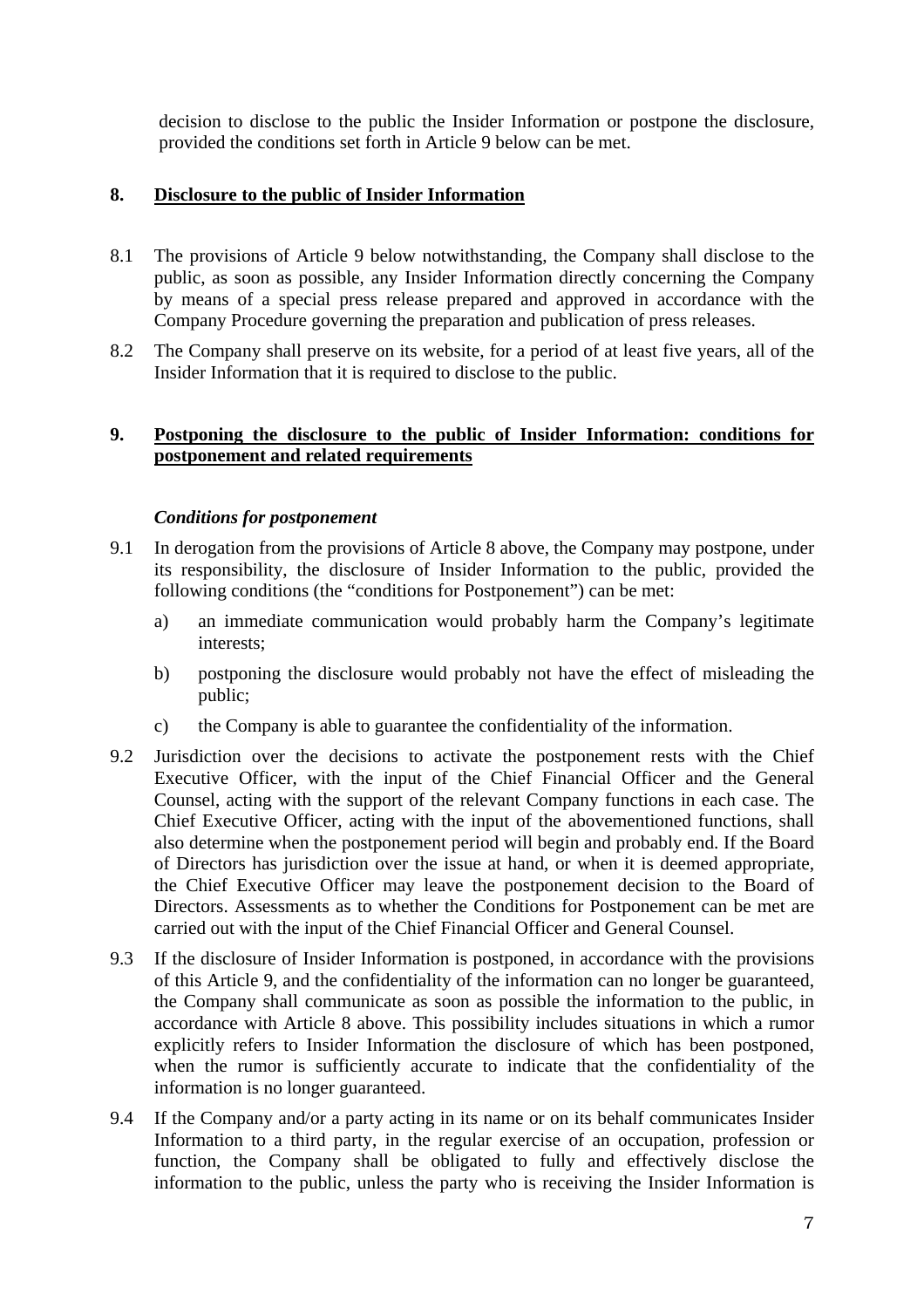bound by a confidentiality obligation, irrespective as to whether the abovementioned obligation is of a statutory or regulatory nature or exists pursuant to the Bylaws or a contract.

The abovementioned disclosure obligations shall be complied with (i): concurrently with the disclosure of Insider Information to third parties, in the case of an intentional disclosure, and (ii) promptly in the case of an unintentional disclosure. For the purposes of the foregoing provisions, a party who realizes that he/she disclosed Insider Information to a party who is not bound by a confidentiality obligation shall promptly inform the Chief Financial Officer and the General Counsel.

#### *Activities required in connection with the postponement*

- 9.5 If the postponement procedure referred to in this Article 9 is activated, the Chief Financial Officer and the General Counsel, acting with the support of the relevant Company functions in each case shall:
	- a) verify on an ongoing basis that the Conditions for Postponement are being met;
	- b) verify on an ongoing basis that the Insider Information is segregated and protected and circulates only among the parties listed in the Insider Register;
	- c) verify on an ongoing basis that there are no rumors or, more in general, news regarding the Insider Information circulating outside the Company in order to determine if the Insider Information should be disclosed to the public;
	- d) inform the Communication Department so that it may prepare a draft press release concerning the Insider Information subject of the postponement so as to ensure the prompt to disclosure of the information in the event that the Conditions for Postponement are no longer being met or the Company otherwise decides to disclose information to the public in accordance with Article 8 above.
- 9.6 If the postponement procedure is activated in accordance with the preceding sections, the Manager of the Corporate Affairs Department or a party delegated by him shall ensure that the following information be stored on a durable medium:
	- A) Date and time:
		- a) when the Insider Information first existed at the Company;
		- b) when a decision to postpone the disclosure of Insider Information was made;
		- c) the probable disclosure of the Insider Information by the Company.
	- B) Identity of the parties responsible for:
		- a) adopting the decision to postpone the disclosure of the Insider Information and determination of the start and probable end of the postponement period;
		- b) monitoring on an ongoing basis the Conditions for Postponement;
		- c) adopting the decision to disclose the Insider Information to the public at the end of or during the postponement period; and
		- d) communicating to the Consob any information it may request with regard to the postponement and providing a written explanation.
	- C) Evidence that the Conditions for the Postponement were initially met and of any changes that occurred in this regard during the postponement period, including: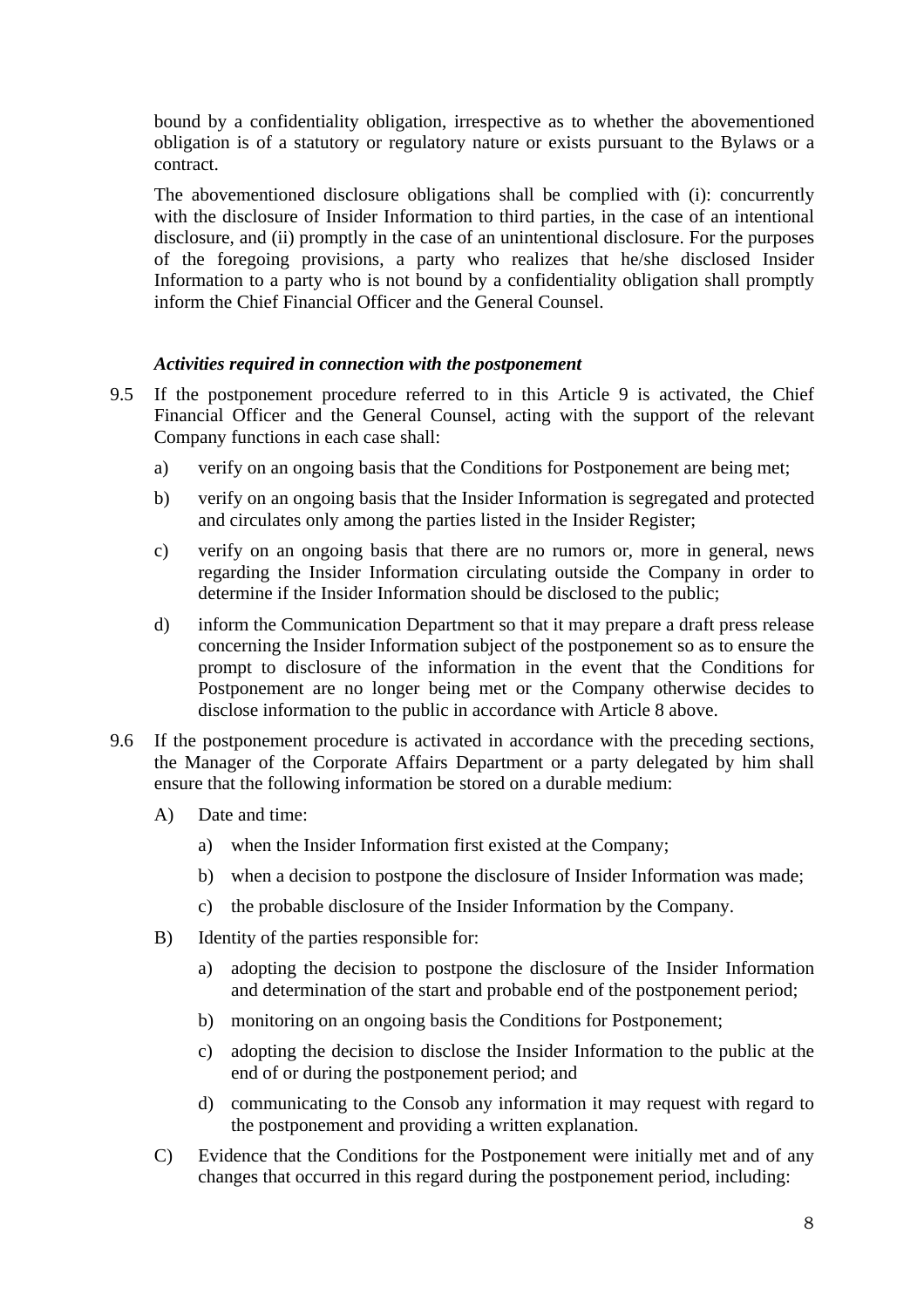- a) barriers protecting Insider Information established both internally and towards the outside to prevent access to Insider Information by parties other than those who, at the Company, must have access to the information in the normal exercise of their professional activity or function; and
- b) the modalities established for the immediate disclosure of the Insider Information subject of the postponement as soon as its confidentiality is no longer guaranteed.
- 9.7 Immediately after the Insider Information subject of the postponement is disclosed to the public pursuant to Article 8 above, the Postponement Officer shall prepare a notice in accordance with Section 9.8 below and send it to the Consob by certified electronic mail to the address consob@pec.consob.it, specifying as the addressee "Divisione Mercati" and typing at the beginning of the subject line "MAR Ritardo comunicazione" (or with any other modalities required by the regulations in effect and/or issued by the Consob).
- 9.8 The notice shall be prepared in writing by the Corporate Affairs Department, with the support of other Company functions relevant on each occasion, and shall set forth an explanation of the modalities by which the Conditions for the Postponement were satisfied. More specifically, the notice shall contain the following information:
	- a) the Company's full name;
	- b) the identity of the person sending the notice (first and last name and position at the Company of the person sending the notice);
	- c) contact information for the person sending the notice (work email address and telephone number);
	- d) identification of the Insider Information subject of the postponement: title of the disclosing press release, reference number (if assigned by the publication system) and the date and time of the disclosure to the public;
	- e) date and time of the decision to postpone the disclosure of the Insider Information;
	- f) identity of all parties responsible for the decision to postpone the public disclosure of the Insider Information.
- 9.9 If pursuant to the regulations in effect, a written explanation of the postponement must be provided to the Consob at its request, the Company shall comply with the Consob's request, even if this is contrary the preceding provisions.

#### **10. Relations with the media, professional investors and financial analysts**

10.1 The provisions of the preceding articles of this Procedure notwithstanding, all interactions between Directors, Statutory Auditors and other Addressees with the media, professional investors, financial analysts etc. that involve information concerning Parmalat or is Subsidiaries can only take place through the Communications or Investor Relations Departments, for the issues over which each has jurisdiction, and with the prior authorization of the Chief Executive Officer. If the documents and information contain references to specific data (concerning the income statement, statement of financial position, statement of cash flows and the Company's operations, investments,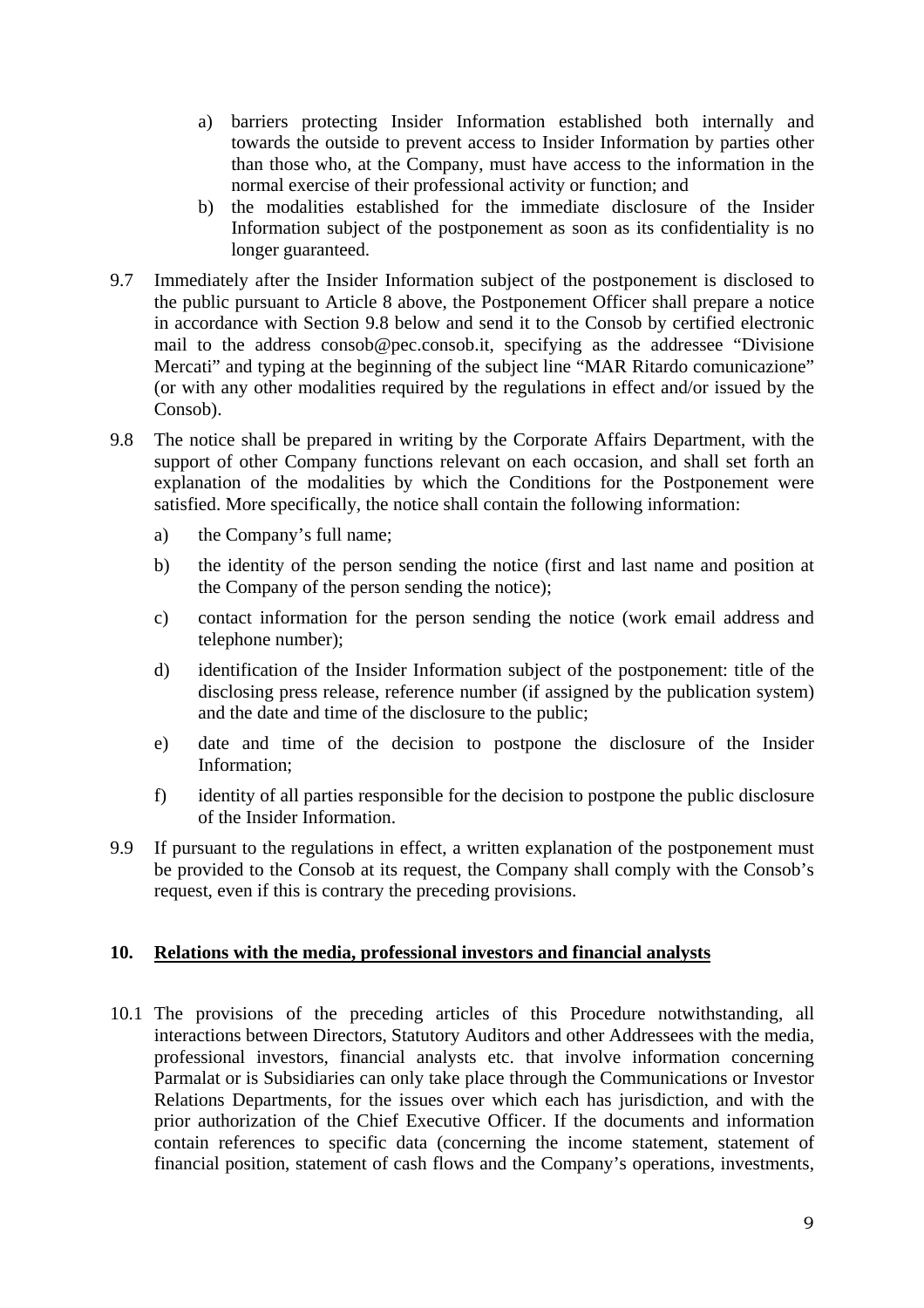personnel utilization etc.) they shall be first verified and validated by the relevant Company departments.

# **11. Market surveys**

11.1 The communication of information functional to the performance of market surveys is handled by the Company, directly or indirectly, in a manner that complies with regulations in effect and special Company procedures adopted for this purpose.

# **12. Relations with third parties**

- 12.1 Insider Information may be selectively disclosed to third parties provided that:
	- a) the communication takes place in the normal exercise of work or professional activity or in the normal exercise of the functions or the office;
	- b) the parties to whom the information is communicated are bound by confidentiality requirements pursuant to laws, regulations or the Bylaws. If this is not the case, the communication of Insider Information may occur only subject to the prior stipulation with the third parties of a special confidentiality agreement, in accordance with Company standards in effect at any given time.

#### **13. Violations of the procedure and penalties**

- 13.1 Aside from the penalties provided under the regulations currently in effect regarding market abuse, in the event of violations of the provisions set forth in this Procedure by Addressees, Parmalat and is Subsidiaries may adopt against the parties responsible for the violations the measures provided under labor contract stipulations (in the case of employees) or under the laws in effect.
- 13.2 if, because of a failure by the Addressees to comply with the provisions of this Procedure, the Company should be charged with a violation of regulations governing market abuse or other provisions of laws currently in effect or if penalties should be levied against Parmalat or if Parmalat and is Subsidiaries should suffer a damage, Parmalat reserves the right to take action against the responsible parties demanding to be held harmless and indemnified to the maximum extent allowed or be reimbursed for any cost, expense and/or charge incurred and/or be indemnified for any damage it suffered.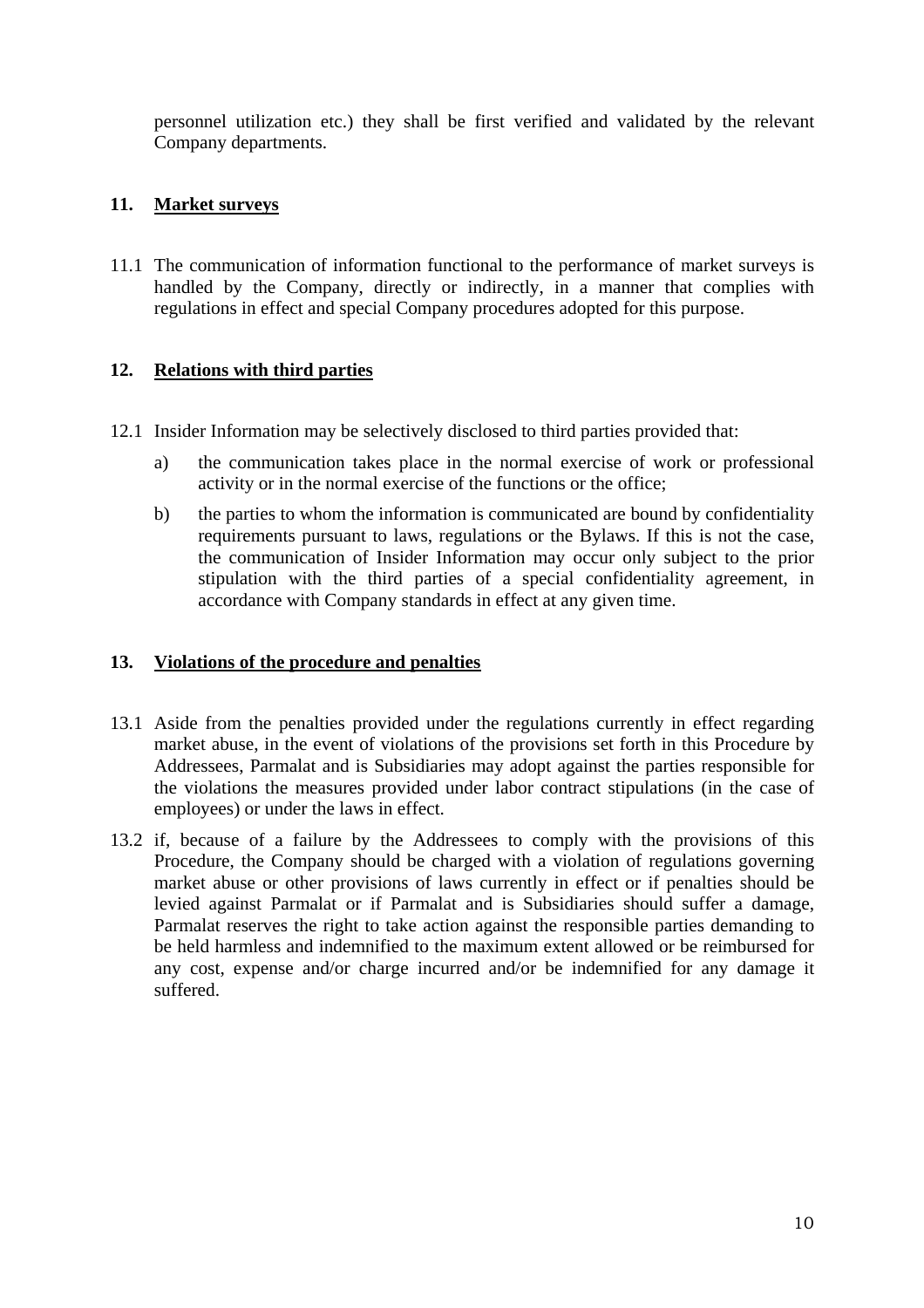#### **14. Concluding provisions**

- 14.1 Except in the instances described below, the Board of Directors shall have jurisdiction with regard to amendments to this Procedure.
- 14.2 Parmalat's Corporate Affairs Department shall periodically verify whether this Procedure is consistent with the regulations in effect, the applicable interpretations, the Company's regulations and organizational procedures and best practices in this area and shall submit any proposed amendment to the Chief Executive Officer.
- 14. 3 The Chief Executive Officer is authorized to make to this Procedure the adjustments necessary to comply with regulations, the applicable interpretations and/or the Company's regulations and organizational procedures.

 The Chief Executive Officer may issue operational instructions for the implementation of this Procedure.

14.4 Any issues not expressly addressed in this Procedure shall be governed by the regulations in effect applicable to the Company in its capacity as issuer of financial instruments listed on regulated markets.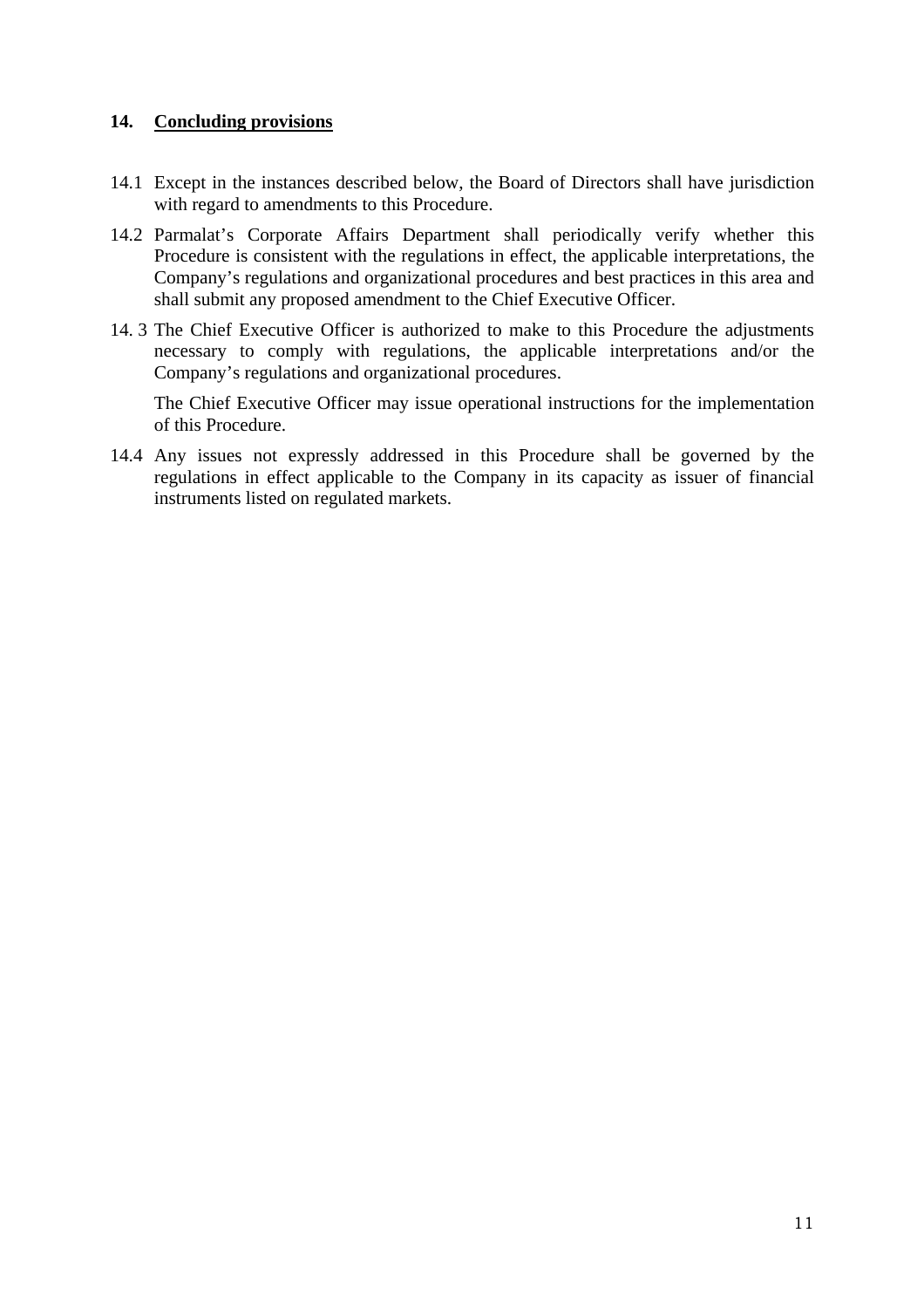$\overline{a}$ 

| Significant Events of Parmalat S.p.A.                                                     |                                                                                                                                                             |  |  |  |
|-------------------------------------------------------------------------------------------|-------------------------------------------------------------------------------------------------------------------------------------------------------------|--|--|--|
| ER. 1. Extraordinary transactions                                                         |                                                                                                                                                             |  |  |  |
| A. Corporate restructuring transactions                                                   |                                                                                                                                                             |  |  |  |
| ER. 1.A.1                                                                                 | Mergers and demergers                                                                                                                                       |  |  |  |
| ER. 1.A.2                                                                                 | Acquisitions of equity investments                                                                                                                          |  |  |  |
| ER. 1.A.3                                                                                 | Acquisitions and disposals of companies and business operations                                                                                             |  |  |  |
| ER. 1.A.4                                                                                 | Conveyances                                                                                                                                                 |  |  |  |
| ER. 1.A.5                                                                                 | Establishing and closing offices/branches/companies                                                                                                         |  |  |  |
| ER. 1.A.6                                                                                 | Acquisition of core and non-core equity investments                                                                                                         |  |  |  |
| ER. 1.A.7                                                                                 | Composition with creditors proceedings                                                                                                                      |  |  |  |
|                                                                                           | B. Transactions involving share capital/shares                                                                                                              |  |  |  |
| ER. 1.B.1                                                                                 | Share capital transactions                                                                                                                                  |  |  |  |
| ER. 1.B.2                                                                                 | Conversion of shares                                                                                                                                        |  |  |  |
| ER. 1.B.3                                                                                 | Issuance of new classes of shares                                                                                                                           |  |  |  |
| ER. 1.B.4                                                                                 | Issuance of bonds and other debt securities                                                                                                                 |  |  |  |
| ER. 1.B.5                                                                                 | Issuance of financial instruments and warrants                                                                                                              |  |  |  |
| ER. 1.B.6                                                                                 | Purchasing of treasury shares                                                                                                                               |  |  |  |
| ER. 1.B.7                                                                                 | Changes of the rights of financial instruments                                                                                                              |  |  |  |
| ER. 1.B.8                                                                                 | Stock option plans                                                                                                                                          |  |  |  |
| ER. 1.B.9                                                                                 | Dividend and dividend declarations                                                                                                                          |  |  |  |
| ER. 1.B.10                                                                                | Changes in dividend policy                                                                                                                                  |  |  |  |
| ER. 2. Data and documents concerning financial and operating performance and cash<br>flow |                                                                                                                                                             |  |  |  |
| ER. 2.1                                                                                   | Statutory and consolidated statement of financial position, income<br>statement and statement of cash flows for the reporting period (actual<br>and budget) |  |  |  |
| ER. 2.2                                                                                   | Income statement for the reporting period (actual and budget) by<br>business segment                                                                        |  |  |  |
| ER. 2.3                                                                                   | Consolidated strategic plans                                                                                                                                |  |  |  |
| ER. 2.4                                                                                   | Fair value of assets                                                                                                                                        |  |  |  |
| ER.3. Financial position                                                                  |                                                                                                                                                             |  |  |  |
| ER. 3.1                                                                                   | Insolvency of major customers                                                                                                                               |  |  |  |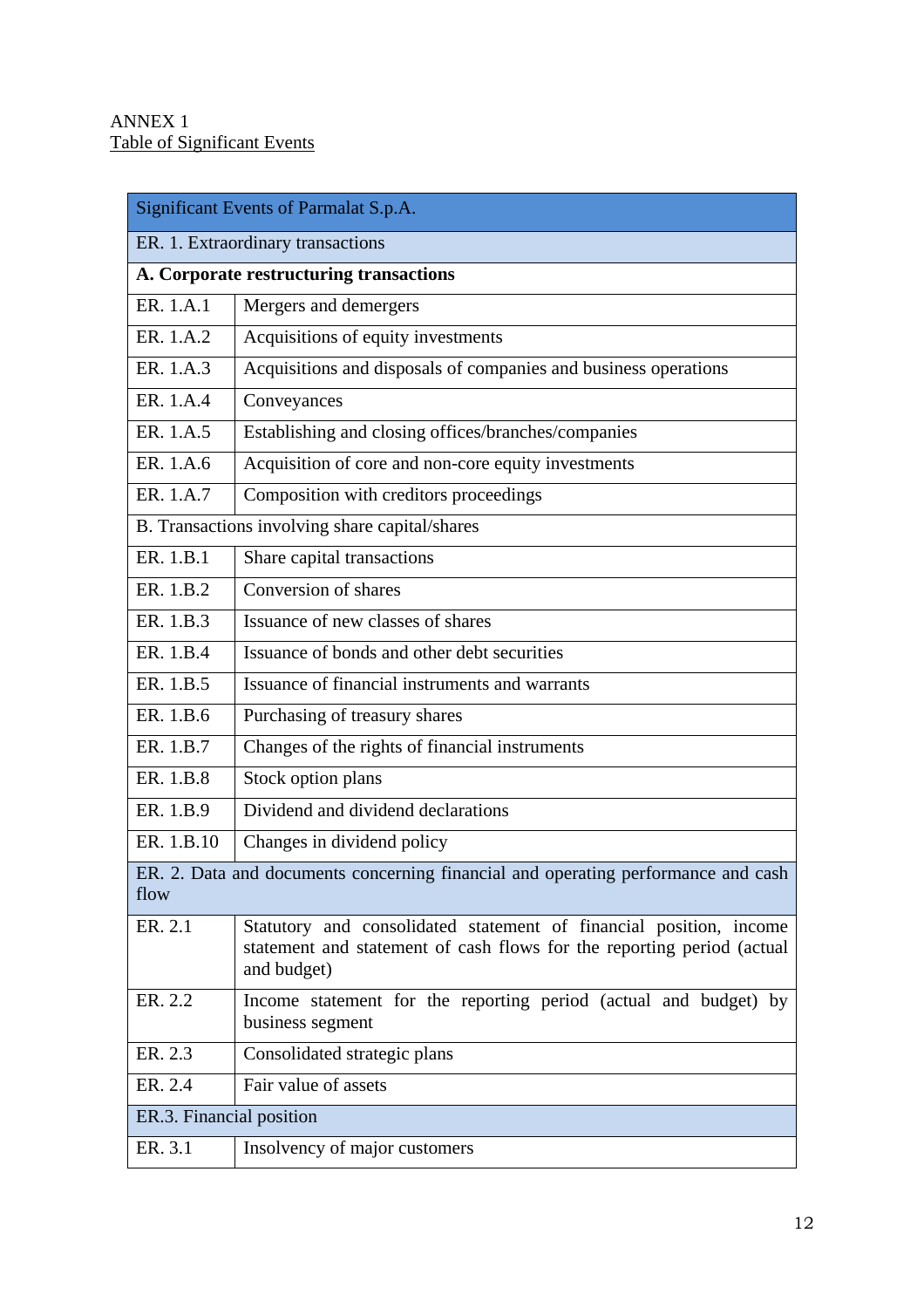| ER. 3.2                  | Cancellation of credit lines                                                                                     |
|--------------------------|------------------------------------------------------------------------------------------------------------------|
| ER. 3.3                  | Changes in investment policy                                                                                     |
| ER. 3.4                  | Significant and extraordinary transactions affecting financial position                                          |
| ER. 3.5                  | Award of financing, grants and contributions                                                                     |
| ER. 3.6                  | Violation of covenants                                                                                           |
| ER. 3.7                  | Real estate activities                                                                                           |
|                          | ER. 4. Top management and executives                                                                             |
| ER. 4.1                  | Composition of the governance bodies                                                                             |
| ER. 4.2                  | General manager                                                                                                  |
| ER. 4.3                  | Other key executives (including executives with strategic<br>responsibilities)                                   |
|                          | ER. 5. Independent Auditors                                                                                      |
| ER. 5.1                  | Issuance of qualified opinions, negative opinions of failure to render an<br>opinion by the Independent Auditors |
| ER. 5.2                  | Resignation from an engagement by the Independent Auditors                                                       |
| ER. 5.3                  | Cancellation on an engagement given to the Independent Auditors                                                  |
| ER. 5.4                  | Change in Independent Auditors                                                                                   |
|                          | ER. 6. Board of Statutory Auditors                                                                               |
| ER. 6.1                  | Inspection and control activities                                                                                |
| ER. 6.2                  | Findings and reports by the Board of Statutory Auditors                                                          |
| ER. 6.3                  | Complaints filed with the Board of Statutory Auditors                                                            |
| ER. 7. Commercial policy |                                                                                                                  |
| ER. 7.1                  | Participation in competitive bids and calls for tenders                                                          |
| ER. 7.2                  | Participation in negotiations                                                                                    |
| ER. 7.3                  | Amendments to and cancellation of contracts                                                                      |
| ER. 7.4                  | Strategic agreements                                                                                             |
| ER. 7.5                  | Major orders received from customers or cancellation of such orders                                              |
| ER. 7.6                  | Major changes in customer portfolio                                                                              |
| ER. 7.7                  | Major changes in commercial policy (pricing, sales terms/payment<br>terms, areas)                                |
| ER. 7.8                  | Changes in procurement policy (availability and prices of raw<br>materials/utilities)                            |
| ER. 7.9                  | Completion of processes regarding intangible assets, such as inventions,<br>patents or licenses                  |
| ER. 7.10                 | Launch of new products/services                                                                                  |
| ER. 7.11                 | Entering and exiting a business sector                                                                           |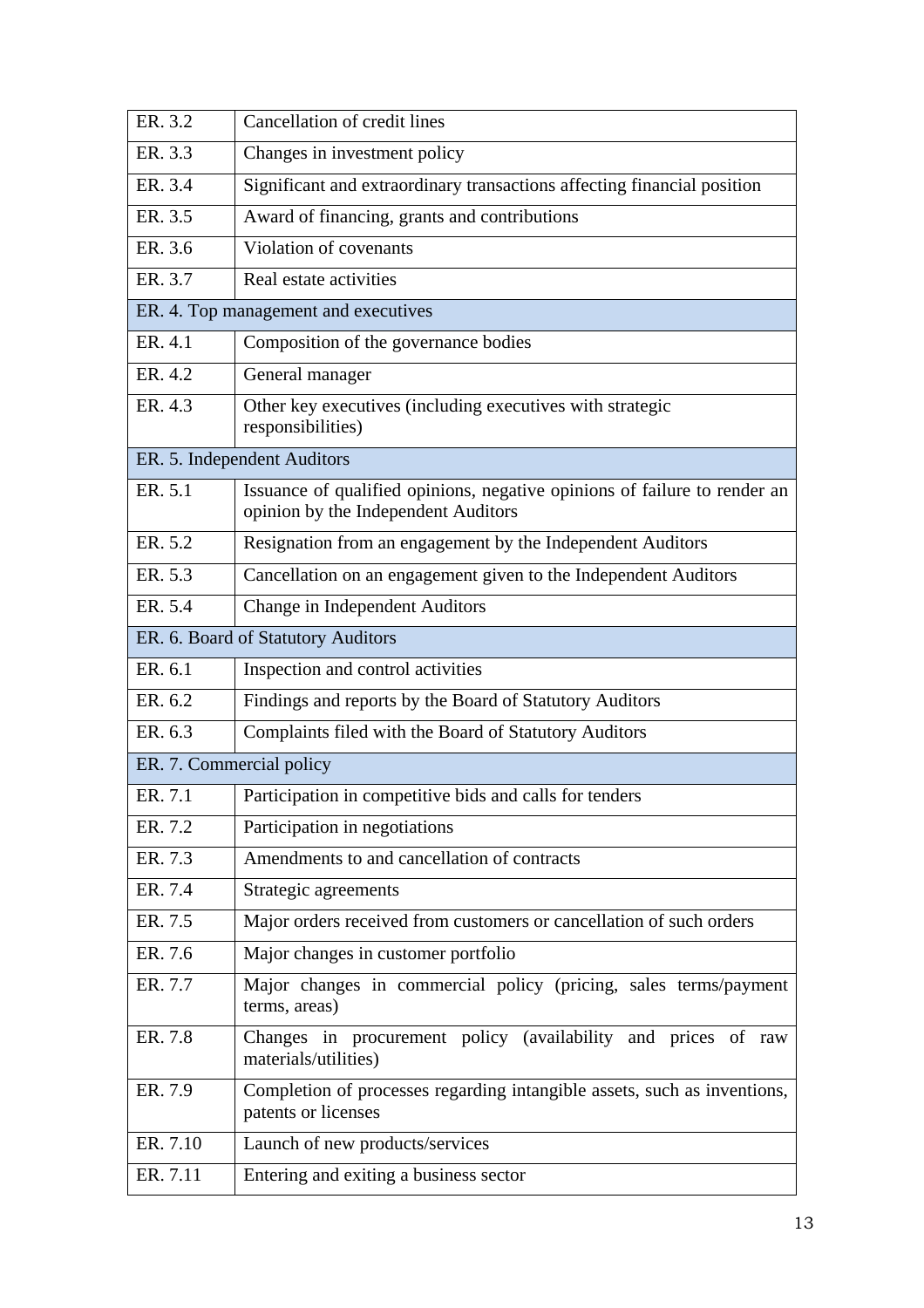| ER. 8. Legal         |                                                                                           |  |  |  |
|----------------------|-------------------------------------------------------------------------------------------|--|--|--|
| ER. 8.1              | Litigation deriving from defaults                                                         |  |  |  |
| ER. 8.2              | Settlements related to defaults                                                           |  |  |  |
| ER. 8.3              | <b>Disputes</b>                                                                           |  |  |  |
| ER. 8.4              | Actions to avoid in bankruptcy and actions for damages                                    |  |  |  |
| ER. 8.5              | Incurrence of liability or lawsuits for environmental damages                             |  |  |  |
| ER. 8.6              | Changes in statutory/regulatory framework                                                 |  |  |  |
| ER. 8.7              | <b>Requests by Authorities</b>                                                            |  |  |  |
| ER. 9. International |                                                                                           |  |  |  |
| ER. 9.1              | Corporate restructuring transactions abroad                                               |  |  |  |
| ER. 9.2              | Transactions involving the share capital/shares abroad                                    |  |  |  |
| ER. 9.3              | Data and documents concerning financial and operating performance<br>and cash flow abroad |  |  |  |
| ER. 9.4              | Financial position abroad                                                                 |  |  |  |
| ER. 9.5              | Top management abroad                                                                     |  |  |  |
| ER. 9.6              | <b>Independent Auditors abroad</b>                                                        |  |  |  |
| ER. 9.7              | Commercial policy abroad                                                                  |  |  |  |
| ER. 10. Personnel    |                                                                                           |  |  |  |
| ER. 10.1             | Corporate restructuring transactions                                                      |  |  |  |
| ER. 10.2             | Compensation policies for executives with strategic responsibilities                      |  |  |  |

| <b>Significant Events of Subsidiaries (abroad)</b> |                                                                 |  |  |  |
|----------------------------------------------------|-----------------------------------------------------------------|--|--|--|
| ER. 1. Extraordinary transactions                  |                                                                 |  |  |  |
| A. Corporate restructuring transactions            |                                                                 |  |  |  |
| ER. 1.A.1                                          | Mergers and demergers                                           |  |  |  |
| ER. 1.A.2                                          | Acquisitions of equity investments                              |  |  |  |
| ER. 1.A.3                                          | Acquisitions and disposals of companies and business operations |  |  |  |
| ER. 1.A.4                                          | Conveyances                                                     |  |  |  |
| ER. 1.A.5                                          | Disposals of core and non-core equity investments               |  |  |  |
| B. Transactions involving share capital/shares     |                                                                 |  |  |  |
| ER. 1.B.1                                          | Issuance of bonds and other debt securities                     |  |  |  |
| ER. 1.B.2                                          | Issuance of financial instruments                               |  |  |  |
| ER. 2. Financial position                          |                                                                 |  |  |  |
| ER. 2.1                                            | Insolvency of major customers                                   |  |  |  |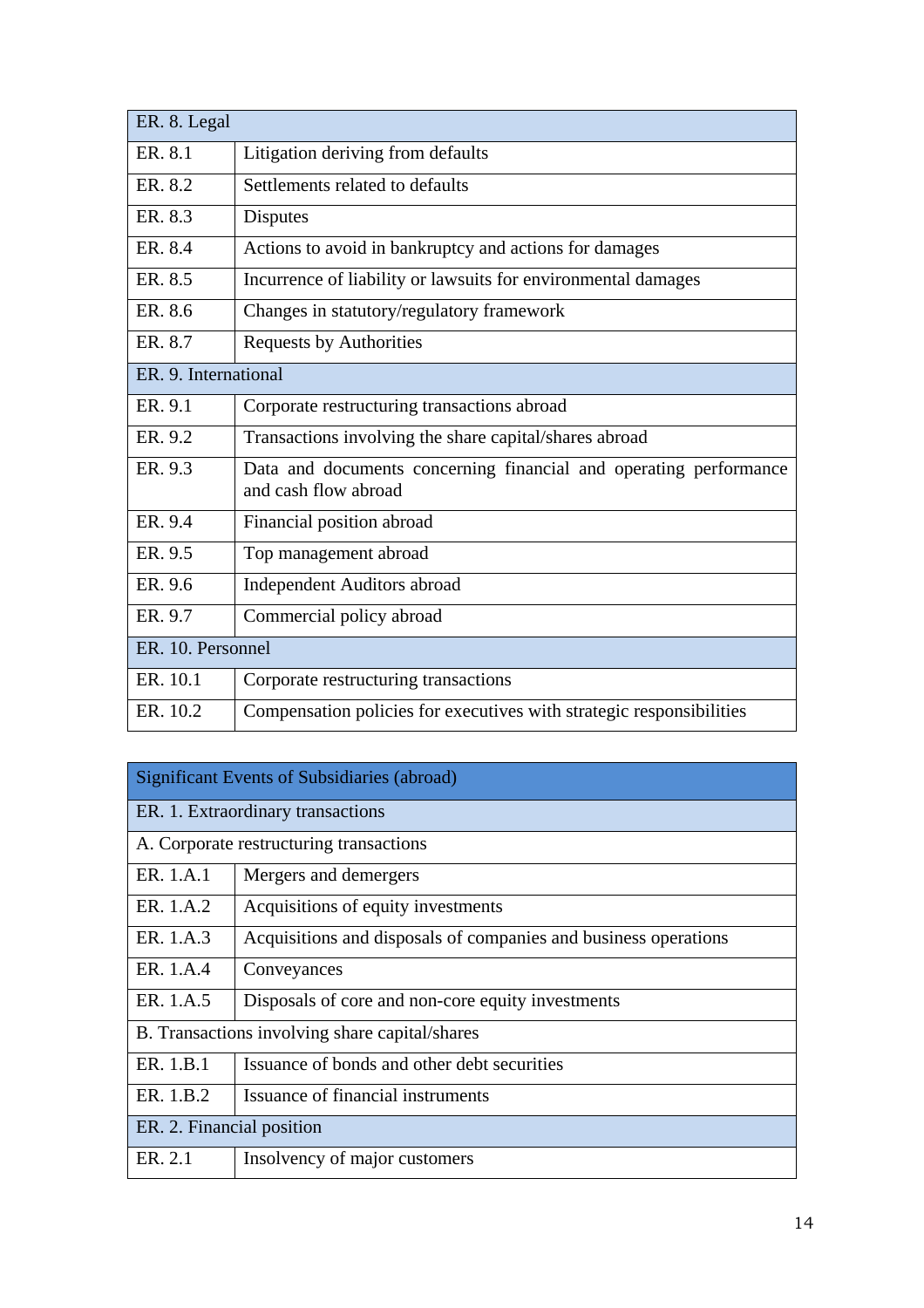| ER. 2.2                  | Cancellation of credit lines                                            |  |  |
|--------------------------|-------------------------------------------------------------------------|--|--|
| ER. 2.3                  | Changes in investment policy                                            |  |  |
| ER. 2.4                  | Significant and extraordinary transactions affecting financial position |  |  |
| ER. 2.5                  | Award of financing, grants and contributions                            |  |  |
| ER. 2.6                  | Violation of covenants                                                  |  |  |
| ER. 3. Commercial policy |                                                                         |  |  |
| ER. 3.1                  | Entering and exiting a business sector                                  |  |  |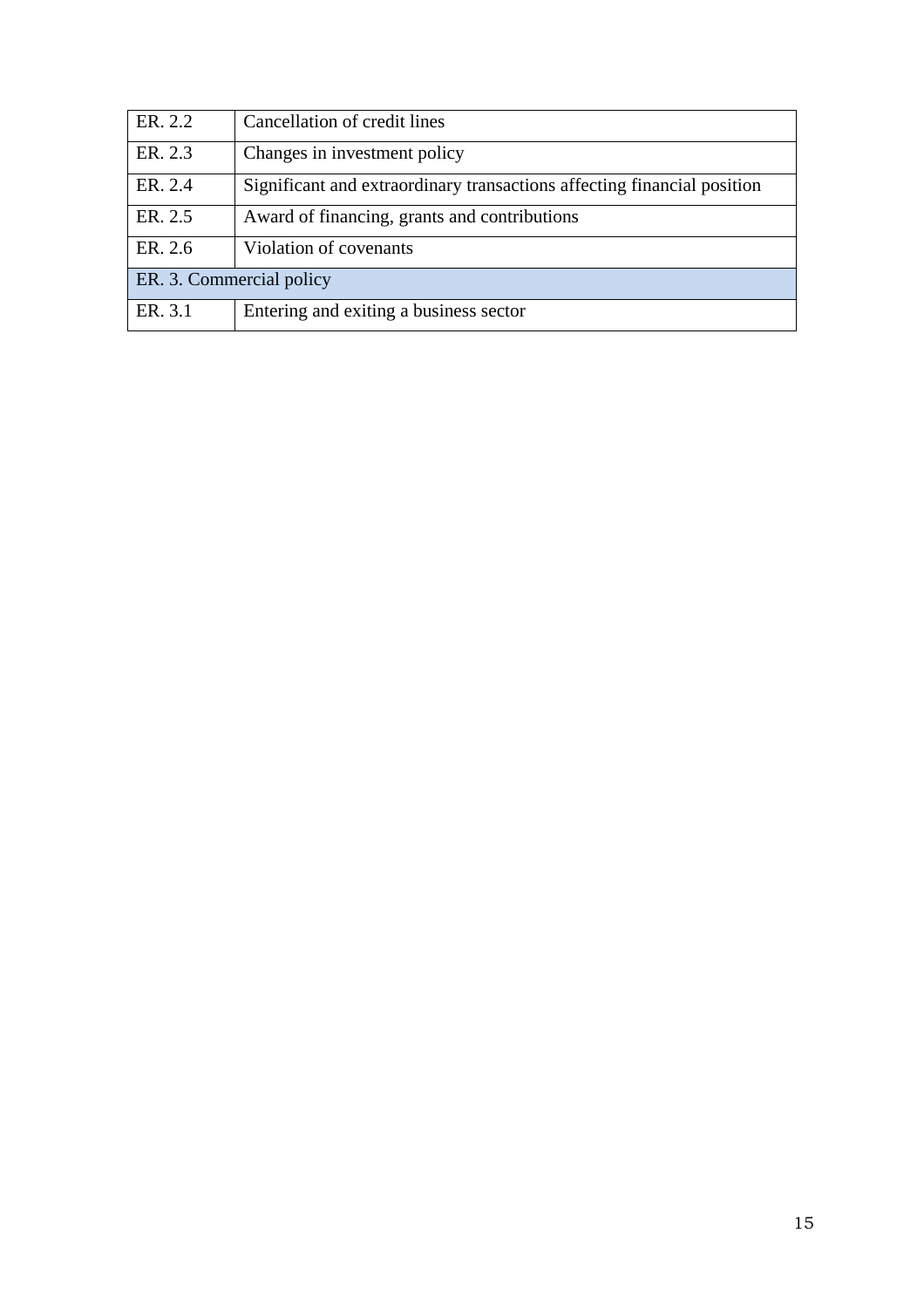# **ANNEX 2**

Procedure for Managing the Register of Parties with Access to Insider Information